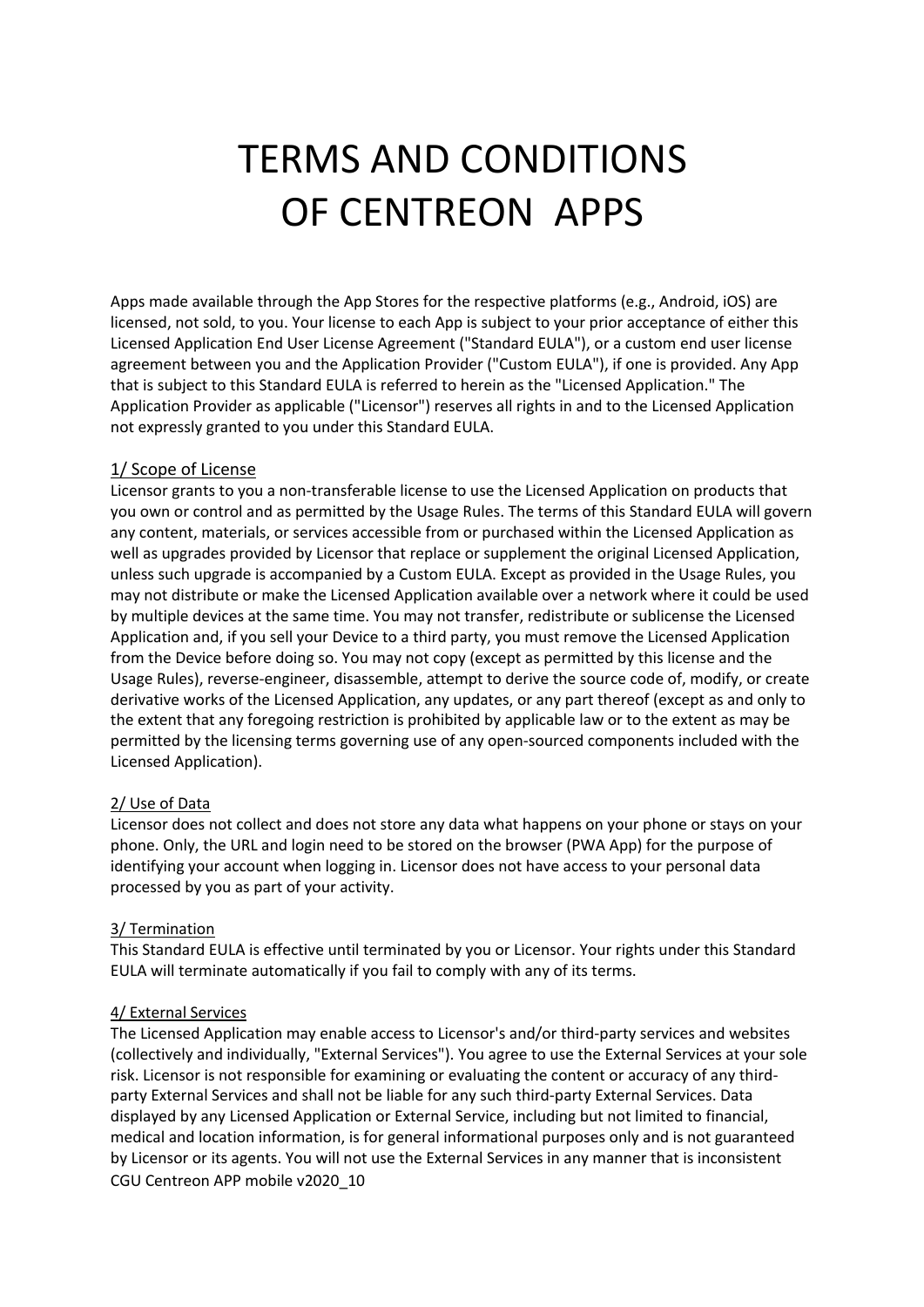with the terms of this Standard EULA or that infringes the intellectual property rights of Licensor or any third party. You agree not to use the External Services to harass, abuse, stalk, threaten or defame any person or entity, and that Licensor is not responsible for any such use. External Services may not be available in all languages or in your Home Country and may not be appropriate or available for use in any particular location. To the extent you choose to use such External Services, you are solely responsible for compliance with any applicable laws. Licensor reserves the right to change, suspend, remove, disable or impose access restrictions or limits on any External Services at any time without notice or liability to you.

## 5/ NO WARRANTY

YOU EXPRESSLY ACKNOWLEDGE AND AGREE THAT USE OF THE LICENSED APPLICATION IS AT YOUR SOLE RISK. TO THE MAXIMUM EXTENT PERMITTED BY APPLICABLE LAW, THE LICENSED APPLICATION AND ANY SERVICES PERFORMED OR PROVIDED BY THE LICENSED APPLICATION ARE PROVIDED "AS IS" AND "AS AVAILABLE," WITH ALL FAULTS AND WITHOUT WARRANTY OF ANY KIND, AND LICENSOR HEREBY DISCLAIMS ALL WARRANTIES AND CONDITIONS, WITH RESPECT TO THE LICENSED APPLICATION AND ANY SERVICES, EITHER EXPRESS, IMPLIED, OR STATUTORY, INCLUDING, BUT NOT LIMITED TO, THE IMPLIED WARRANTIES AND/OR CONDITIONS OF MERCHANTABILITY, OF SATISFACTORY QUALITY, OF FITNESS FOR A PARTICULAR PURPOSE, OF ACCURACY, OF QUIET ENJOYMENT, AND OF NONINFRINGEMENT OF THIRD-PARTY RIGHTS. NO ORAL OR WRITTEN INFORMATION OR ADVICE GIVEN BY LICENSOR OR ITS AUTHORIZED REPRESENTATIVE SHALL CREATE A WARRANTY. SHOULD THE LICENSED APPLICATION OR SERVICES PROVE DEFECTIVE, YOU ASSUME THE ENTIRE COST OF ALL NECESSARY SERVICING, REPAIR, OR CORRECTION. SOME JURISDICTIONS DO NOT ALLOW THE EXCLUSION OF IMPLIED WARRANTIES OR LIMITATIONS ON APPLICABLE STATUTORY RIGHTS OF A CONSUMER, SO THE ABOVE EXCLUSION AND LIMITATIONS MAY NOT APPLY TO YOU.

# 6/ Limitation of Liability

TO THE EXTENT NOT PROHIBITED BY LAW, IN NO EVENT SHALL LICENSOR BE LIABLE FOR PERSONAL INJURY OR ANY INCIDENTAL, SPECIAL, INDIRECT, OR CONSEQUENTIAL DAMAGES WHATSOEVER, INCLUDING, WITHOUT LIMITATION, DAMAGES FOR LOSS OF PROFITS, LOSS OF DATA, BUSINESS INTERRUPTION, OR ANY OTHER COMMERCIAL DAMAGES OR LOSSES, ARISING OUT OF OR RELATED TO YOUR USE OF OR INABILITY TO USE THE LICENSED APPLICATION, HOWEVER CAUSED, REGARDLESS OF THE THEORY OF LIABILITY (CONTRACT, TORT, OR OTHERWISE) AND EVEN IF LICENSOR HAS BEEN ADVISED OF THE POSSIBILITY OF SUCH DAMAGES. SOME JURISDICTIONS DO NOT ALLOW THE LIMITATION OF LIABILITY FOR PERSONAL INJURY, OR OF INCIDENTAL OR CONSEQUENTIAL DAMAGES, SO THIS LIMITATION MAY NOT APPLY TO YOU. In no event shall Licensor's total liability to you for all damages (other than as may be required by applicable law in cases involving personal injury) exceed the amount of fifty dollars (\$50.00). The foregoing limitations will apply even if the above stated remedy fails of its essential purpose.

# 7/ Export control

You may not use or otherwise export or re-export the Licensed Application except as authorized by French law and the laws of the jurisdiction in which the Licensed Application was obtained. In particular, but without limitation, the Licensed Application may not be exported or re-exported (a) into any French, European or U.S.-embargoed countries or (b) to anyone on the E Consolidated List of persons, groups and entities subject to EU Financial Sanctions **or** to anyone on the U.S. Treasury Department's Specially Designated Nationals List or the U.S. Department of Commerce Denied Persons List or Entity List. By using the Licensed Application, you represent and warrant that you are not located in any such country or on any such list. You also agree that you will not use these

CGU Centreon APP mobile v2020\_10